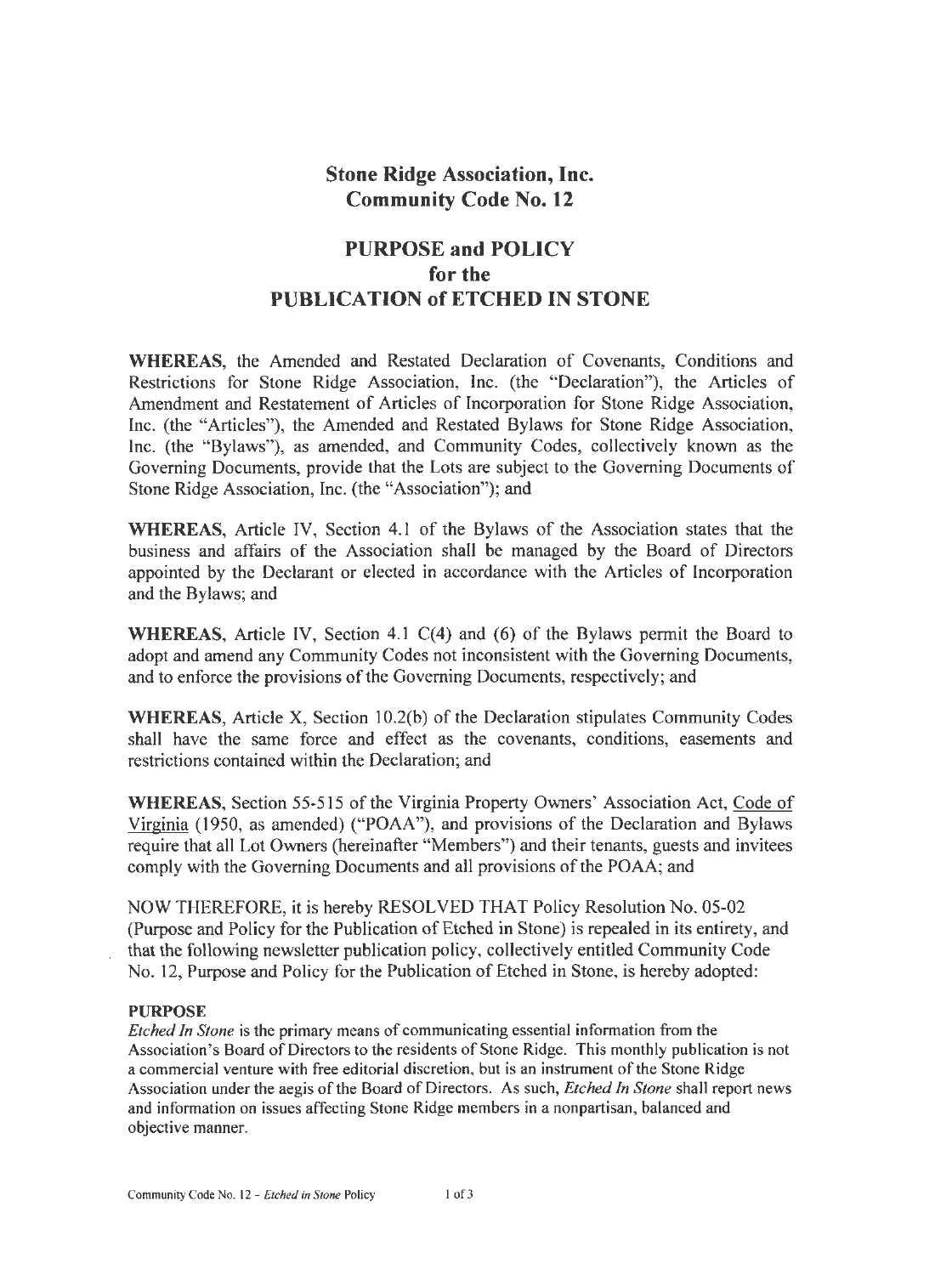### **POLICY**

I. *Etched In Stone* must conform to the governing documents of Stone Ridge as well as the policies and procedures as established by the Board of Directors. The Board reserves the right to review the draft publication prior to printing.

2. When presenting community opinions, *Etched In Stone* shall endeavor to fairly and objectively represent diverse opinions among residents.

3. A reasonable attempt will be made to verify sources of information and report facts accurately. *Etched In Stone* will not include material the Editor or the Board determines is potentially defamatory, demeaning, malicious or offensive.

4. Editorials may urge residents to actively participate in various democratic processes found in our county, state and federal governments; however, *Etched In Stone* will neither print nor originate articles or materials that express partisan political views. It will not endorse specific candidates in national, state, county nor internal Association elections.

5. *Etched In Stone* will not actively endorse nor promote any religion or creed or the activities of any specific non-community group. As a community service, calendar-type notices may be published for activities occurring within Stone Ridge. Advertising may be accepted from noncommunity groups wishing to call attention to their activities; however, the Board of Directors reserves the right to reject any advertisement deemed not in the best interest of the community or otherwise inconsistent with the standards set forth in this Community Code.

6. Letters to the Editor and articles submitted by residents may be published if they are of general interest to the community. Resident input is encouraged; however, articles incorporating advertising will not be accepted.

7. Names, addresses and telephone numbers must accompany all submitted articles, although they need not be published if the individual requests in writing that the name is to be withheld.

8. The Editor has the obligation and right to edit any and all submitted material for length, form, style, accuracy, balance of presentation and general adherence to these policies.

9. Priority for publication will be given to material of significance to the majority of the community.

I 0. The Editor shall be the final judge as to what material will be published in *Etched In Stone,*  subject, however, to the Board's right to review and approve draft editions before final printing The Editor may seek clarifications of policy from the Board of Directors.

11. Fees for advertising will be established by the Communications Committee and Editor and approved by the Board of Directors.